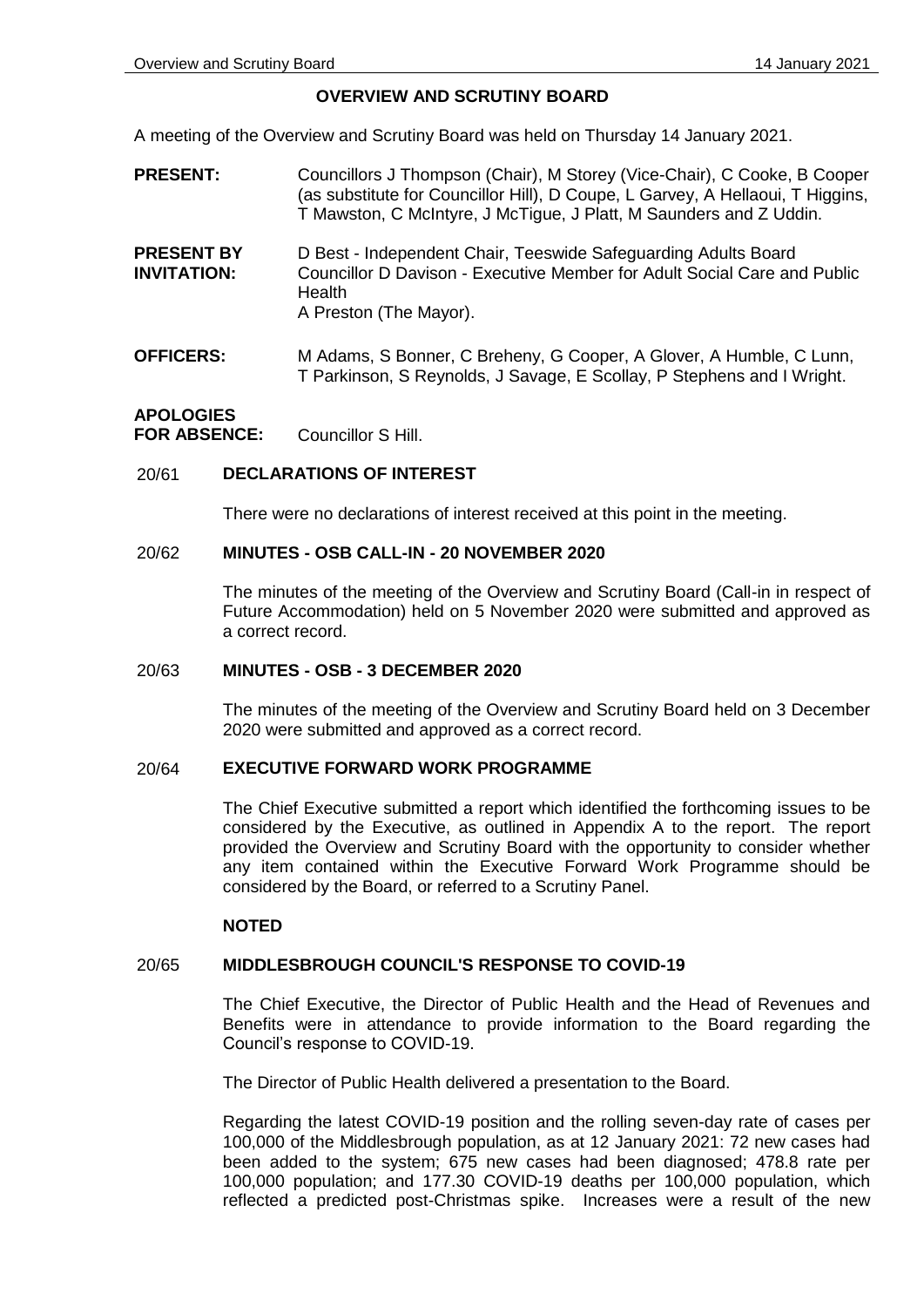variant that had been identified (between 65-70% of cases were of the new variant, which was more infectious) and also the extent of mixing on Christmas Day when the restrictions were relaxed. Lockdown seemed to be having a positive effect, with numbers reducing significantly, but the peak was important when considering the impact on hospitals.

The number of people admitted to hospital with a COVID-19 diagnosis had increased from around 28/29 December 2020. There was currently 185 in-patients (the figure did not include positive cases from within the community detailed previously); 28 of which were in Critical Care. There were significant operational pressures for the hospital, which would get worse; current modelling was based on a potential peak of 300 beds occupied by people with COVID-19. It was highlighted that figures would start to increase further as a result of those infected over the Christmas period, which was a significant concern for professionals across the system.

In terms of COVID-19-related deaths across Middlesbrough, the current statistics (as at week ending 1 January 2021) reflected the significant steps that had been taken to protect care homes and populations in general; whilst there had been an increase in cases in the community, the number of deaths had been significantly lower. Protection activity had included additional testing; ensuring that people were not discharged with a positive diagnosis from hospital into care homes, or from the community into care homes; and additional support for vulnerable people in communities. Unfortunately, however, it was anticipated that the increased activity at James Cook University Hospital, as described previously, would cause an increase in these figures over the coming weeks and months.

Regarding lockdown three response activities and the support provided to businesses and residents, details would be provided as part of the Head of Revenue and Benefits' presentation to the Board.

It was indicated that all Council services had been reviewed to understand where provision would be impacted further by lockdown three restrictions.

Lockdown three guidance / regulation implications for those attending education settings, such as primary or secondary school would see Early Years (nurseries, etc.) registered child care and other supervised child care activities continued, and childcare bubbles were permitted. Primary and secondary schools were now closed until at least 15 February 2021, but primary schools were open to vulnerable children and children of key workers. The number of those children was higher than in comparison to previous lockdowns, with schools needing to support both this and the planned testing programme that would be initiated in schools. Support in respect of the testing programmes had been provided by Public Health and Teesside University. The aim of the testing was to minimise the impact of a positive case by reducing the number of bubbles that would be required to isolate.

Additional funding was expected to support schools to provide food parcels / meals to those eligible children. Where this was not possible, a national voucher scheme would be accessible for the duration of school closures.

For vulnerable children and adults, the guidance issued for lockdown two / tier four had been reviewed and would continue for lockdown three.

The Public Protection Service was monitoring compliance with business restrictions and responding to requests for advice and to complaints. Mention was made of work that would be undertaken in relation to supermarkets (including the wearing of face coverings and the number of people allowed into retail space at any one time), which would commence shortly.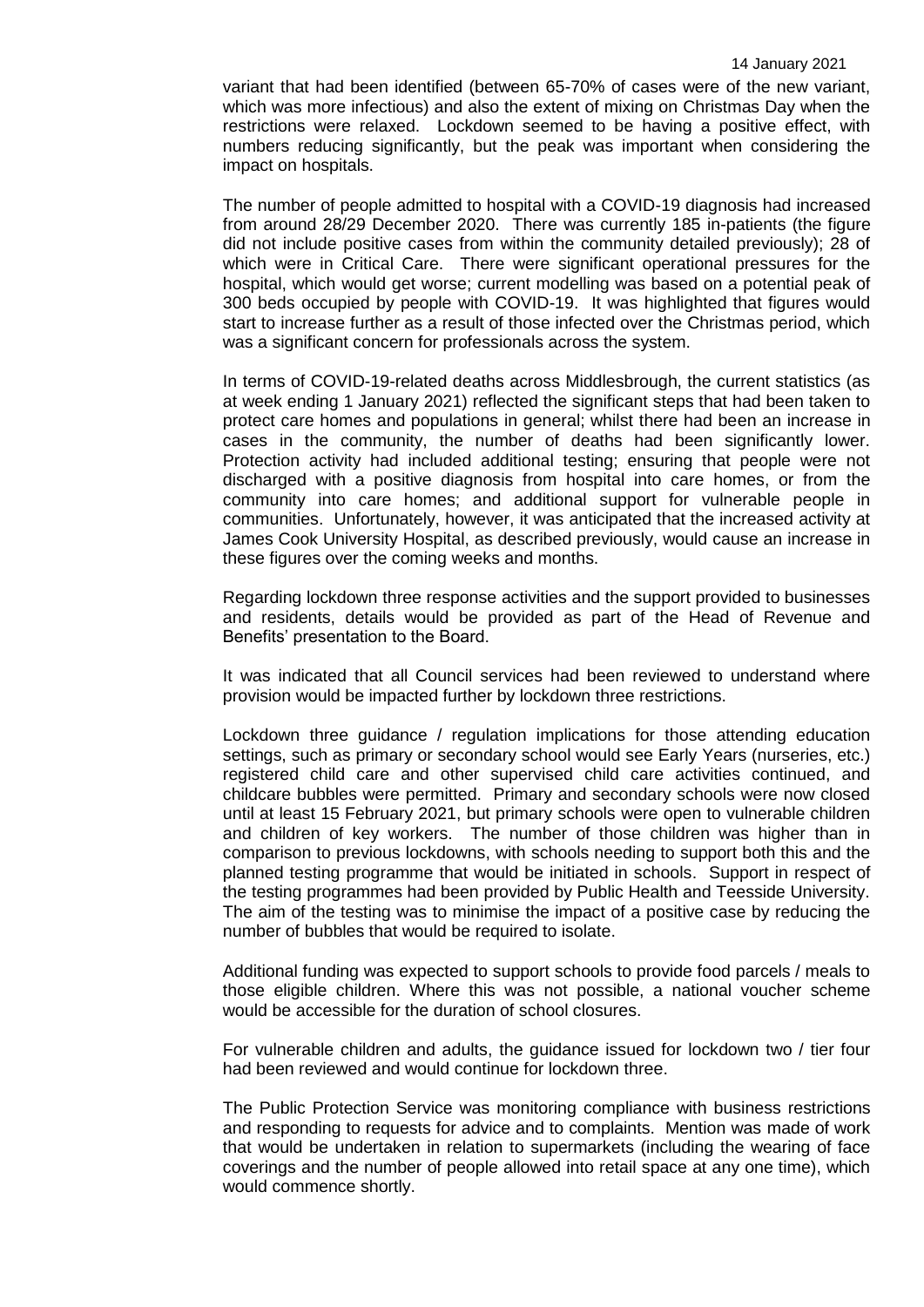In terms of shielding support, this varied from that provided during the previous lockdown; Government direction was to encourage the Clinically Extremely Vulnerable to access existing channels of support i.e. registering for online shopping priority slots, rather than Local Authority provision of food parcels, etc. Help Boro call handling demand during lockdown two was low, although longer term arrangements for Help Boro were being developed.

In terms of the vaccination programme, as at 6 January 2021, over 6,000 first vaccines had been administered to Middlesbrough residents and, to date, the North East had had the highest number of vaccines delivered. The programme currently focused on Health and Social Care Workers and people aged over 80, but was now moving into the over-75s. Vaccination sites in Middlesbrough comprised James Cook University Hospital, North Ormesby Health Village and Thorntree Surgery. Mass rollout sites within Middlesbrough were also currently being explored, which would significantly increase access to vaccines.

Regarding community testing, the target population for testing was approximately 10- 20% of residents aged 11yrs+, and equated to 11,985 -23,971 of the Middlesbrough population.

The proposed testing approaches would mitigate inequality, protect vulnerable people and reduce transmission in high risk settings. These approaches included routine testing of key workers; and testing in large high risk work places with a larger proportion of low paid jobs (e.g. food processing plants), as employees were more likely to live locally in areas of greater deprivation and therefore more susceptible to COVID-19.

Three targeted community testing sites had been identified initially: Newport Community Hub, North Ormesby Hub and Marton Sports Village. It was explained that as there was only one pool of staff available, support for testing sites would be off set against support for vaccination sites, which was the more important endeavour within the programme. Work was currently underway to address the staffing requirements which would, in the main, be met by Local Authority employees, i.e. casual staff and those able to be redeployed into alternative roles. Key partners, including the Fire Brigade and local Voluntary Community Support organisations, had offered support in terms of assisting local people to access testing and understand the provision available should they be required to isolate.

Targeted community testing would be deployed over a six-week period from early February 2021 and would consider economically deprived areas, BAME communities and areas with high positivity (factors that tended to overlap), but which had low testing rates. Circa. 500 tests per week were anticipated in those settings based on work undertaken in Grangetown, where just under 400 people had been tested in almost a one-week period. Targeted community testing was also about holding conversation and building community capacity on what people could do to protect themselves and their families, and increase understanding of COVID-19.

The Head of Revenues and Benefits delivered a presentation to the Board.

Revenues and Benefits were privileged to have access to all Middlesbrough residents and businesses, which consisted of 65,000 Dwellings and 4,500 Businesses.

Since the onset of COVID-19, the service had been a key player in delivering over £34.6m of financial support to both residents and businesses. A further circa. £11.5m would be provided from 5 January 2021. The Council had been both a key driver and player in ensuring the success of Middlesbrough's business community over the course of the pandemic, and was very keen to work closely with the community.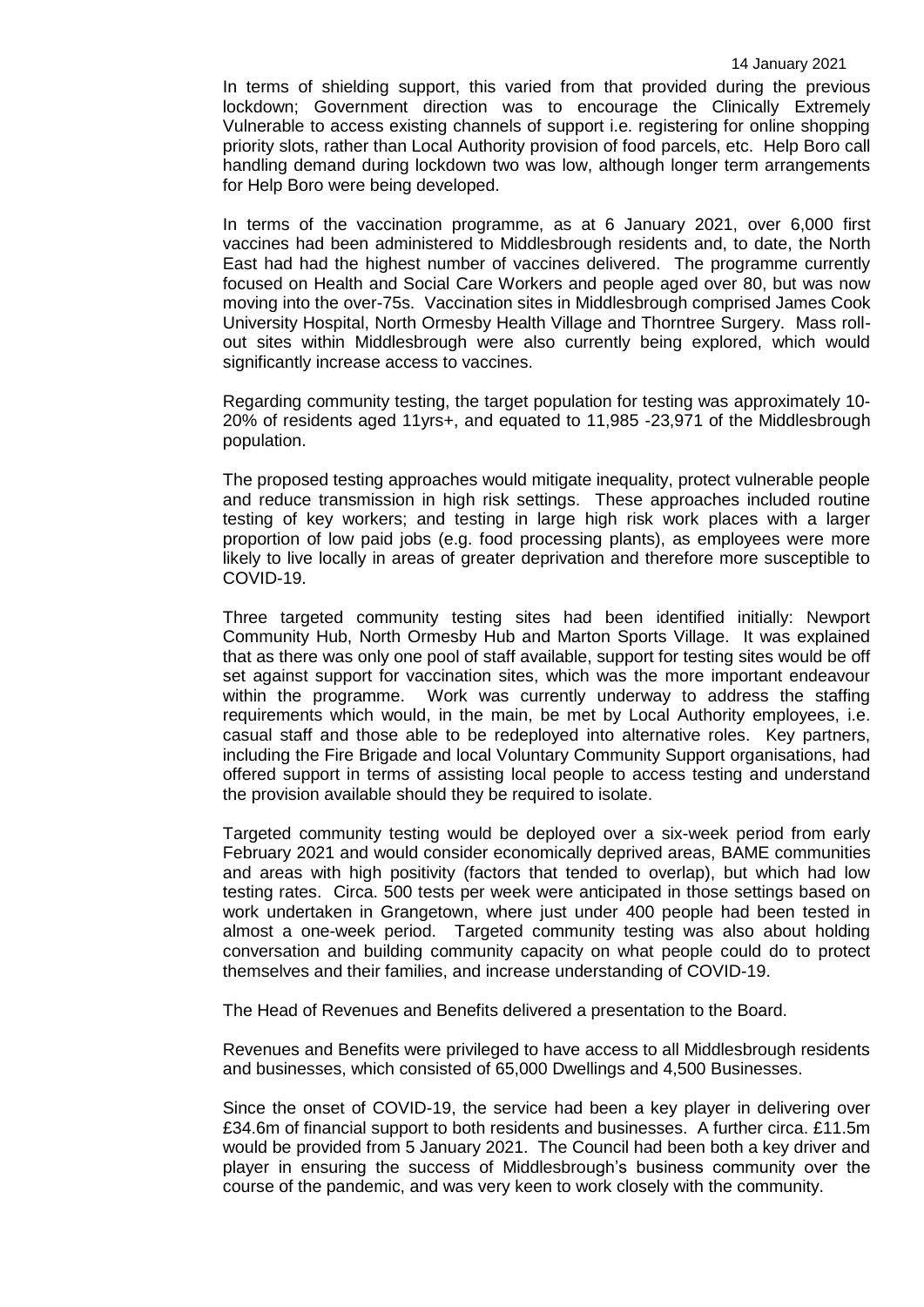The service was currently delivering / had delivered 16 initiatives (a further three to follow), which cut across a number of services. These amounted to more than 12,000 additional hours of activity; providing financial support to partnering organisations to reduce food poverty. Circa. 3000 businesses had been supported, with additional funds to support circa. 2000 businesses in January 2021 and over the coming months. Circa. 40,000-plus residents had been provided with, or were due, additional financial assistance (e.g. a top-up to Council Tax reduction; funding for food hampers; free school meals, etc.); and provided funding to 12 partnering organisations to help them deliver solutions that underpinned what the community needed at the present time.

The service had paved the way in developing numerous policies, which were progressing at speed. It was highlighted that in a number of instances, the service was the first in the Tees Valley to launch and pay schemes. There had also been national recognition / press recognition for innovative ideas. A number of policies and reports had been prepared that sought Executive approval, and the Council was being compared to City counterparts due to the efficiency and effectiveness of the processes being put in place.

Details of the various support schemes / initiatives provided to businesses and residents were outlined to Members, which included: Mandatory and discretionary business grants; Lockdown grants; Council Tax support payments to 16,000 residents; Free school meals (i.e. turning around a solution for circa. 7600 children in 48 hours, with excellent feedback being received from the local community); and Winter fund payments (aimed at over 12,500 children, this was currently on phase three after two very successful phases, which had been opened to further families as a consequence of responding to local feedback). A seven stage scheme had also been devised to support couples and single individuals impacted financially by COVID-19, and 80 Community Support Crisis payments of £500.00 had been made. Some of the schemes had been delivered, whereas others were currently open. A process flow to assist businesses had been designed in order to facilitate their access to support. It was indicated that three further support schemes / initiatives had commenced from 5 January 2021: 'New Tier Four'; 'New Closed Scheme' (linked to tier four); and 'New Lockdown Grant'. With regards to the tier four grant, guidance had been issued on 13 January 2021, the Council went live with the solution yesterday, and made the first payment today, which was excellent. To date, 150 applications had been received.

Revenues and Benefits had been working with partnering organisations to reduce food poverty and the strategy focused on initial, mid, and longer-term solutions. A budget of £244,000 had been made available to fund a number of food / essentials programmes across the town, with such partner organisations as: Middlesbrough Foodbank; Together Middlesbrough; Middlesbrough Environment City; Echo Shops; and Cleveland Fire Brigade. Examples of activities undertaken were provided to Members.

The Revenues and Benefits Service had held Customer Services Excellence for over 18 years. On 7 and 8 January 2021, the service had been fully re-assessed for further three-year accreditation; the result was currently pending.

Following the presentations, the Chief Executive and the Mayor thanked all of the teams involved in the delivery of this work and commended the activity undertaken.

Members were afforded the opportunity to ask questions of the Chief Executive, the Director of Public Health, and the Head of Revenues and Benefits.

A Member made reference to the 80 crisis payments paid out and queried how many applications were made above the 80 that were given out. In response, it was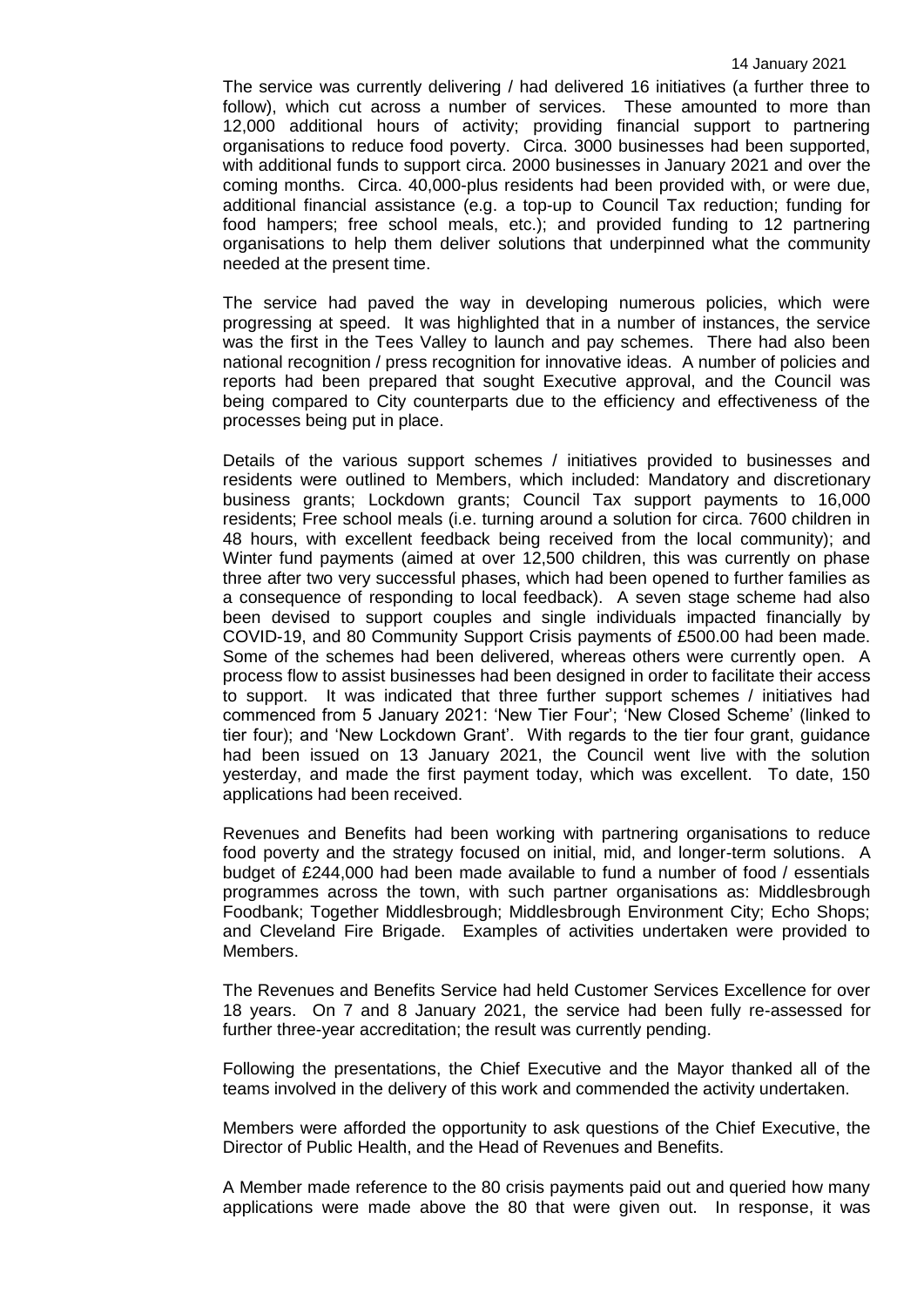explained that if individuals did not qualify for a crisis payment, i.e. they did not meet the policy, those individuals were allocated to a separate funding stream, and therefore most of those payments were processed via another scheme.

A Member referred to the vaccine rollout and raised concerns in respect of harder-toreach communities / individuals who were not registered with GPs, and who may not understand the process. It was queried how all communities would be encompassed within the programme. In response, the Director of Public Health advised that work was currently taking place in this regard, with consideration being given as to how access into those communities could be achieved and information / support provided. It was critical that all communities were safe and highlighted that, should any Members have any concerns when vaccines were roll-outed to more general communities, to please raise them, as it was important to understand and address any potential barriers to vaccine take-up.

A Member made reference to vulnerable children and key workers currently attending and working in Middlesbrough's schools and queried the current position in terms of their progress and health. In response, the Director of Public Health advised that he was not aware of any particular issues. It was explained that teams based within Public Health and Education were supporting schools with the mitigation measures to be put in place around social distancing, wearing masks, etc., and assisting schools with local contact tracing details to minimise the size of bubbles when people needed to go home. The Director of Public Health would liaise with the Director of Prevention and Partnerships to determine whether any specific issues had been raised in relation to this, and feedback further information as applicable.

Members commended the work undertaken by the Revenues and Benefits Service and congratulated all involved for the achievements made and recognition received.

A Member made reference to lockdown three guidance in respect of education, and queried whether there were now more primary school children in Middlesbrough being identified as essential workers' children and vulnerable children. In response, the Director of Public Health advised that specific figures could be obtained, although it was understood that the numbers were higher during this lockdown than in the original lockdown. It was anticipated that there would be some national restriction implemented to address this.

A Member made reference to business grant funding and queried whether businesses were actively being contacted and advised as to the types of support available. In response, the Head of Revenues and Benefits advised that an email account had been set-up for the majority of these customers; reference was made to an email that had been circulated earlier in the day to over 600 businesses. Contact was also made via telephone and social media, with a very high success rate being achieved. The approach had been tailored to meet the needs of the businesses, which was based on the feedback received from them.

A Member made reference to supermarkets and small stores and commented upon the enforcement of wearing face masks. It was felt that support from the Police would be required to ensure compliance. In response, the Director of Public Health advised that the Public Protection Team would be commencing visits to supermarkets to determine compliance and take action as appropriate.

In response to a query regarding the number of Council employees testing positive for COVID-19, the Chief Executive advised that of all sickness at present, 15% was COVID-19 related. There had not been any major staffing issues arise as of yet; there had been some difficulties experienced in Adult Social Care and Children's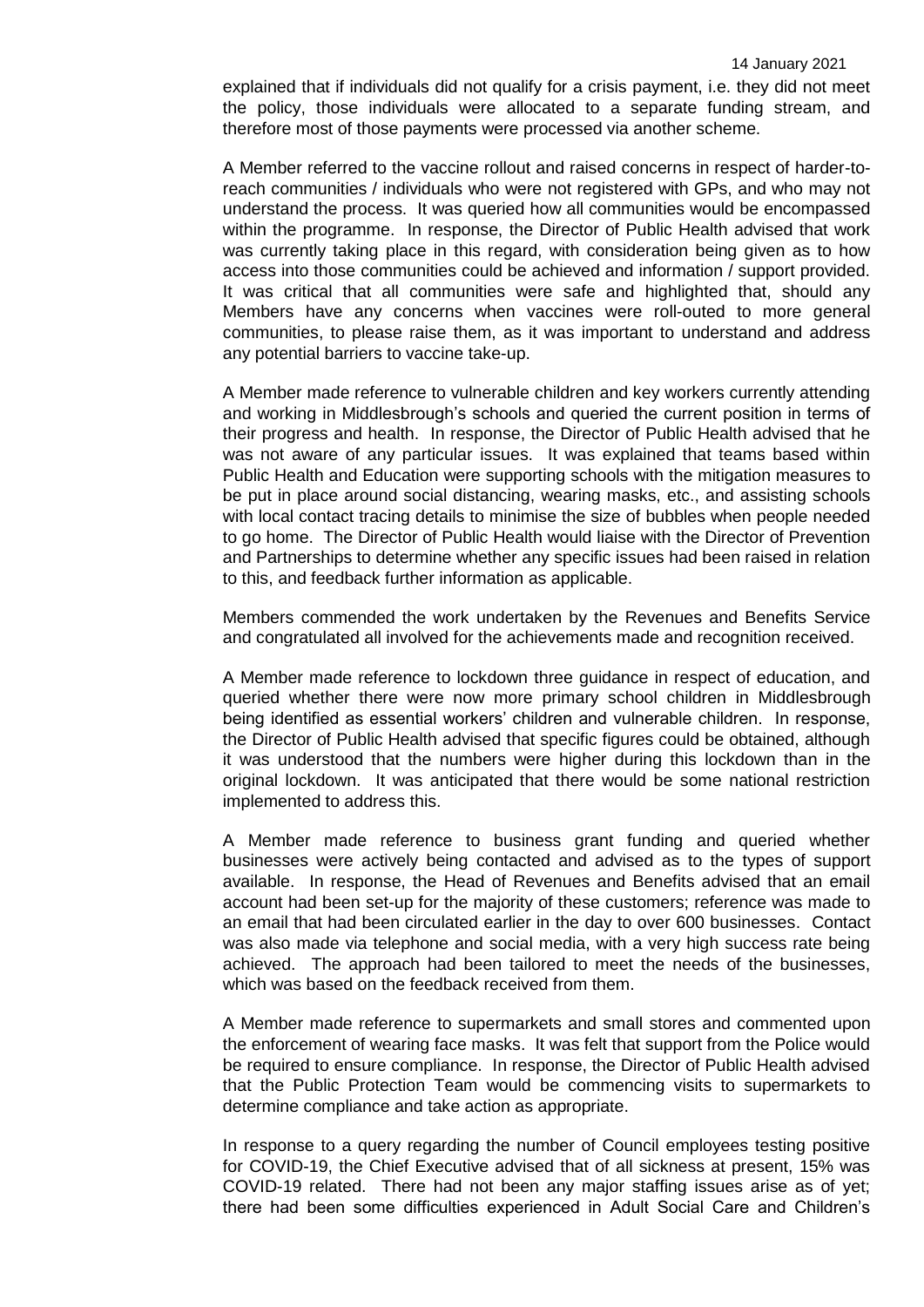Social Care with COVID-19, but to date, there had been no operational problems encountered.

A Member made reference to Cleveland Police Officers and queried whether frontline Constables could be prioritised for the COVID-19 vaccination. In response, the Chief Executive advised that a very clear national priority list was being worked through. It was explained that within the staff groups, there was a group called 'other' - it was currently being looked at as to which roles this could include. It was explained that a number of different occupational groups were putting cases forward, but the programme was NHS-led and therefore outside of the Local Authority's control. The current focus in terms of the priority list were Health and Social Carebased roles. The Director of Public Health advised that the Joint Committee on Vaccinations and Immunisations had a list of nine priority groups based on age and underlying health conditions; the only staff groups were Health and Social Carebased because they supported the vulnerable people. There was a move to move to other key work areas, such as Police and Fire personnel, with a national advice document recently being released. This would be reviewed to determine the level of influence that the Local Authority could bring. The Director of Adult Social Care and Health Integration advised that one of the top four priority groups that the Government planned to work through by the end of February was frontline Health and Social Care workers; a current vaccination programme involving the Council's Health and Social Care workers was currently underway at James Cook University Hospital. In Middlesbrough, there were approximately 4500 Health and Social Care workers, with reference being made to the new booking system that had been established.

A Member made reference to testing and high risk workers and queried whether school staff would be included within this. In response, the Director of Public Health advised that testing in schools was a national programme; school staff would be tested twice per week. The programme was currently operating in secondary schools and would be rolled-out to primary schools shortly. Mention was made of work undertaken with Teesside University in providing support to schools.

A Member made reference to schools and the ways in which the pandemic was being dealt with. It was queried whether uniformed guidance / policies / practice should be provided to schools to provide operational consistency. In response, the Director of Public Health advised that work was being undertaken with schools in order to share good practice; visits had also been undertaken to advise on mitigation measures and improve those as required. Schools were independent, but officers were advising and assisting as much as possible.

A Member raised a query regarding the varying strains of the virus and the effectiveness of the vaccination. In response, the Director of Public Health referred to the flu vaccination and the ways in which it targeted different strains of that virus. In 2017/2018, the vaccination did not align with the strains presented in that year, and therefore the respective mortality rate was particularly high. Vaccinations were developed on current strains and predictions made as to how they could mutate. COVID-19 would continue to mutate in the same way as flu did. It was understood that the vaccines currently available were as effective against the new variants that had emerged. Consistent review of this was undertaken by Public Health England and pharmaceutical companies.

Following a request for clarification in respect of a five day business grant payment, the Head of Revenues and Benefits advised that this related to a tier four payment (classed as a closed scheme). It was explained that when the Local Authority moved into tier four, there was a small amount of payment covered for that period. This was followed by a further payment for the lockdown period, and then a further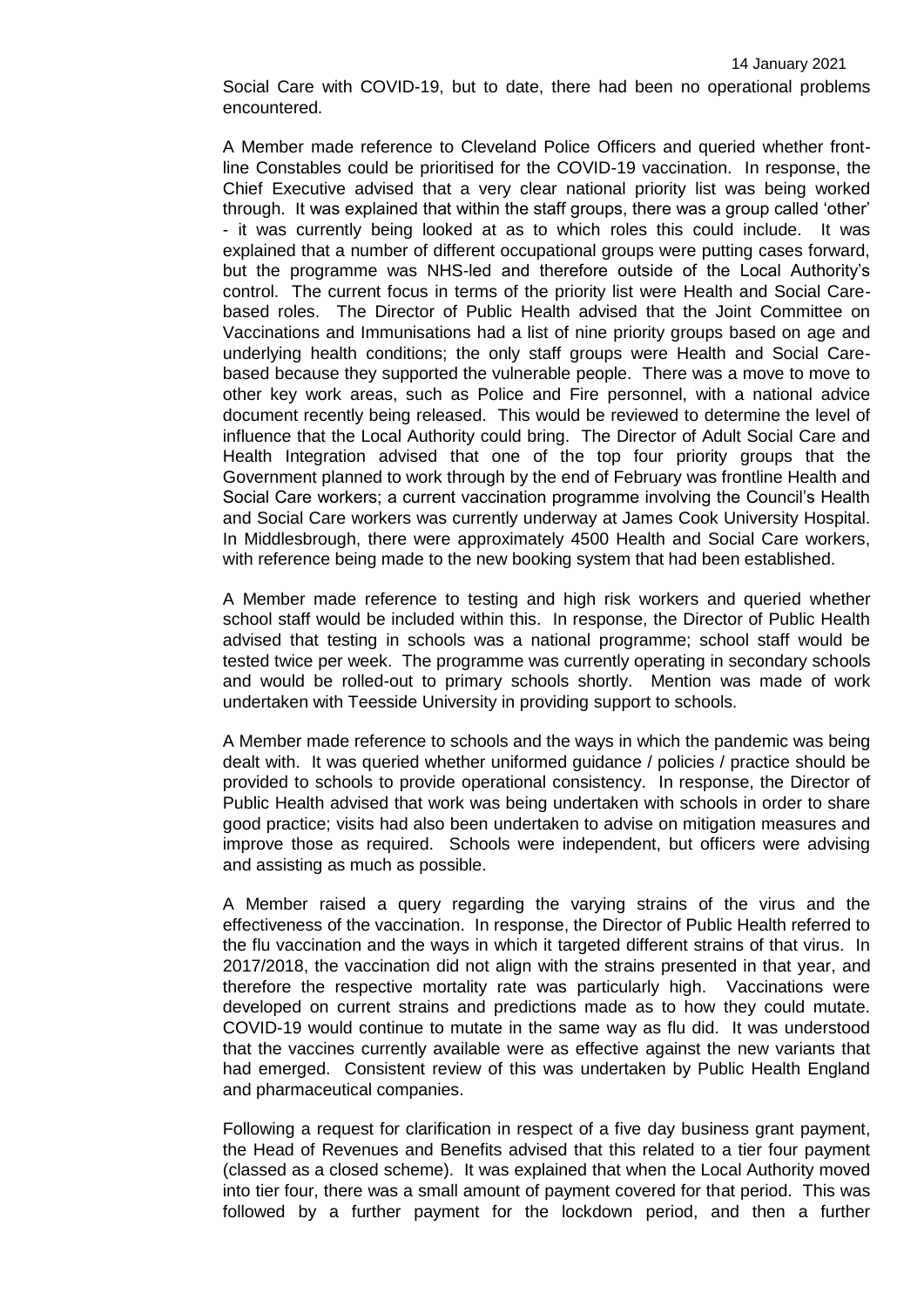supplementary payment (therefore three payments linked to that one element).

The Chair thanked the Chief Executive, Director of Public Health and Head of Revenues and Benefits for their attendance and contributions to the meeting.

**AGREED** that the information provided be noted, and the agreed action be undertaken.

#### 20/66 **EXECUTIVE MEMBER UPDATE: EXECUTIVE MEMBER FOR ADULT SOCIAL CARE AND PUBLIC HEALTH**

The Executive Member for Adult Social Care and Public Health, Councillor D Davison, was in attendance at the meeting to update the Board on her aims and aspirations, progress made to date, and to highlight any emerging issues relating to her portfolio. The Director of Adult Social Care and Health Integration, and the Director of Public Health, were also in attendance at the meeting.

The Executive Member explained that her portfolio area had been exceptionally busy since March 2020 due to COVID-19; a strategic plan had been put in place and would be progressed.

It was intended that Dementia Friendly Middlesbrough would be further developed to support those with dementia and their carers, and to further connect with businesses and the community. Work had commenced prior to the onset of COVID-19, with Marton Community Centre being approached during the initial stages (the Centre now held Dementia Friendly status). A training session for those Members involved in the operation of the Centre would be undertaken in the near future.

The Executive Member wished to pursue Age Friendly Community Status for Middlesbrough in order to reduce the prevalence and impact of loneliness and isolation, with support potentially being sought from other Elected Members to provide assistance in local communities.

It was intended that an integrated model of support for Middlesbrough, bringing together services of domestic abuse, homelessness, substance misuse and mental health to a vulnerable person's model, would be launched and delivered from 1 April 2021. Procurement of Public Health services had been completed; core teams would be placed within community settings in Newport and North Ormesby.

A virtual wellbeing network would be established to support communities. Three training sessions would be held and it was envisaged that all Elected Members would be invited to attend.

The Health and Wellbeing Regional Board had been established, of which the Executive Member had joined. Sessions allowed Local Authorities in the North East to share experiences and best practice.

The Executive Member attended regular safeguarding meetings; Middlesbrough held green status in this regard.

The work of the two directorates, Adult Social Care and Public Health, was commended by the Executive Member.

Following the update, Members were afforded the opportunity to ask questions.

A Member made reference to dementia training that they had previously attended and commented that they would highly encourage others to attend wherever possible.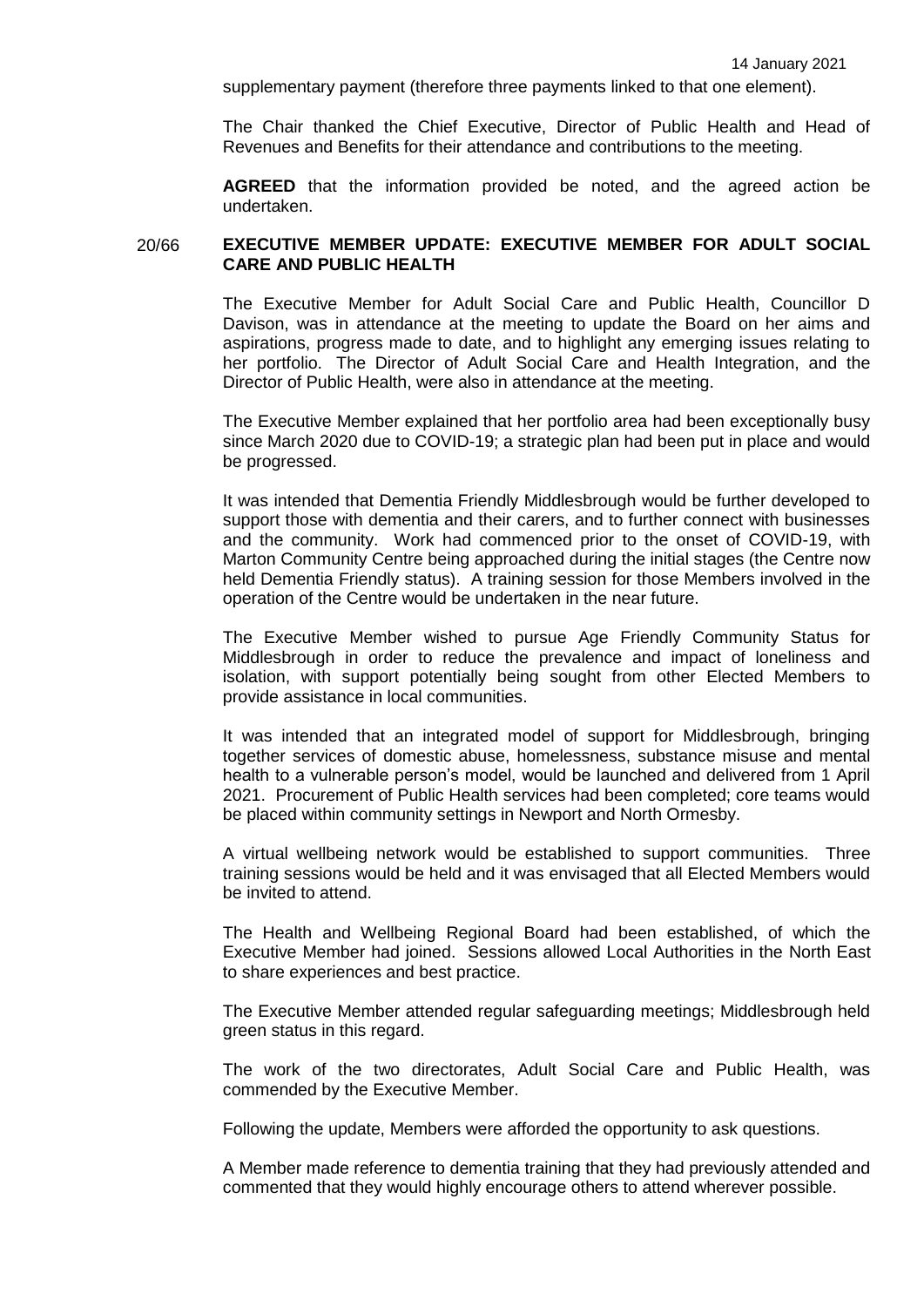A Member made reference to Dementia Friendly Status and queried how this would be expanded to achieve more businesses / organisations signing up. In response, it was indicated that planned activities would include working with Elected Members and looking at areas, such as groups of retail units, to have all respective businesses signed up. In follow-up, the Member felt that a strategic and wider-ranging approach was required to ensure that a greater variety of organisations could be signed up, and indicated their support to assist with this.

In terms of a holistic approach to issues such as substance abuse, domestic violence and vulnerable people, clarification was requested as to which Executive Portfolio these aligned to, as some matters were believed to fall under the Deputy Mayor and Lead Member for Children's Services portfolio area. In response, it was explained that the two Executive Members had shared the work in this regard.

A Member raised concerns regarding the grouping together of substance abuse, domestic violence and homelessness, with consideration being given towards those accessing the facilities and the provision of safe space, and queried whether separation could be achieved. In response, the Executive Member advised that service delivery would be provided by different people; working together facilitated referrals from one service to another where required. The Director of Adult Social Care and Health Integration assured the Member that this point had been recognised. It was explained that bringing these services together and utilising a shared information system and process minimised the requirement for the same individual to access multiple settings to answer the same questions; reduced the safeguarding risk around information; and allowed adoption of a methodology across all of these groups based on response to trauma. In follow-up, the Member referred to perceived views of individuals accessing such support services; mention was made of an existing service that provided support from female members of staff to victims of domestic violence. It was felt harder to achieve this where, at the point of entry, there were multiple-facets, as opposed to specific services within one locality. In response, this was acknowledged: different services had been commissioned, but thorough consideration would be given as to how this would be branded and identified to avoid any negative perception.

A Member thanked the Executive Member for the assistance provided with enquires that had been raised on previous occasions.

A Member referred to dementia care training previously undertaken and requested that training for Elected Members (whether new or refresher) be undertaken, virtually if required. In response, the Executive Member advised that this would be looked into.

A Member queried how the process of signing more organisations / businesses up to Dementia Friendly Status would be achieved. In response, and to provide an example, it was explained that the Executive Member and an officer from Public Health had visited several retail businesses in Marton, provided details, and asked them to register as dementia friendly. A training session for staff would be arranged in due course. It was hoped that Elected Members would assist by approaching different businesses / organisations / venues and request that individuals register and undertake training. The Director of Adult Social Care and Health Integration advised that the basic Dementia Friendly training module focused on raising awareness; for businesses, the training focused on recognition and support provision for those with dementia. The Executive Member explained that when businesses applied to be dementia friendly, visits to the premises were made to determine suitability for those with dementia, with aspects such as entry points and flooring being looked at.

A Member referred to the Executive Scheme of Delegation and noted that there were 79 different items assigned to the portfolio area, which was significant. It was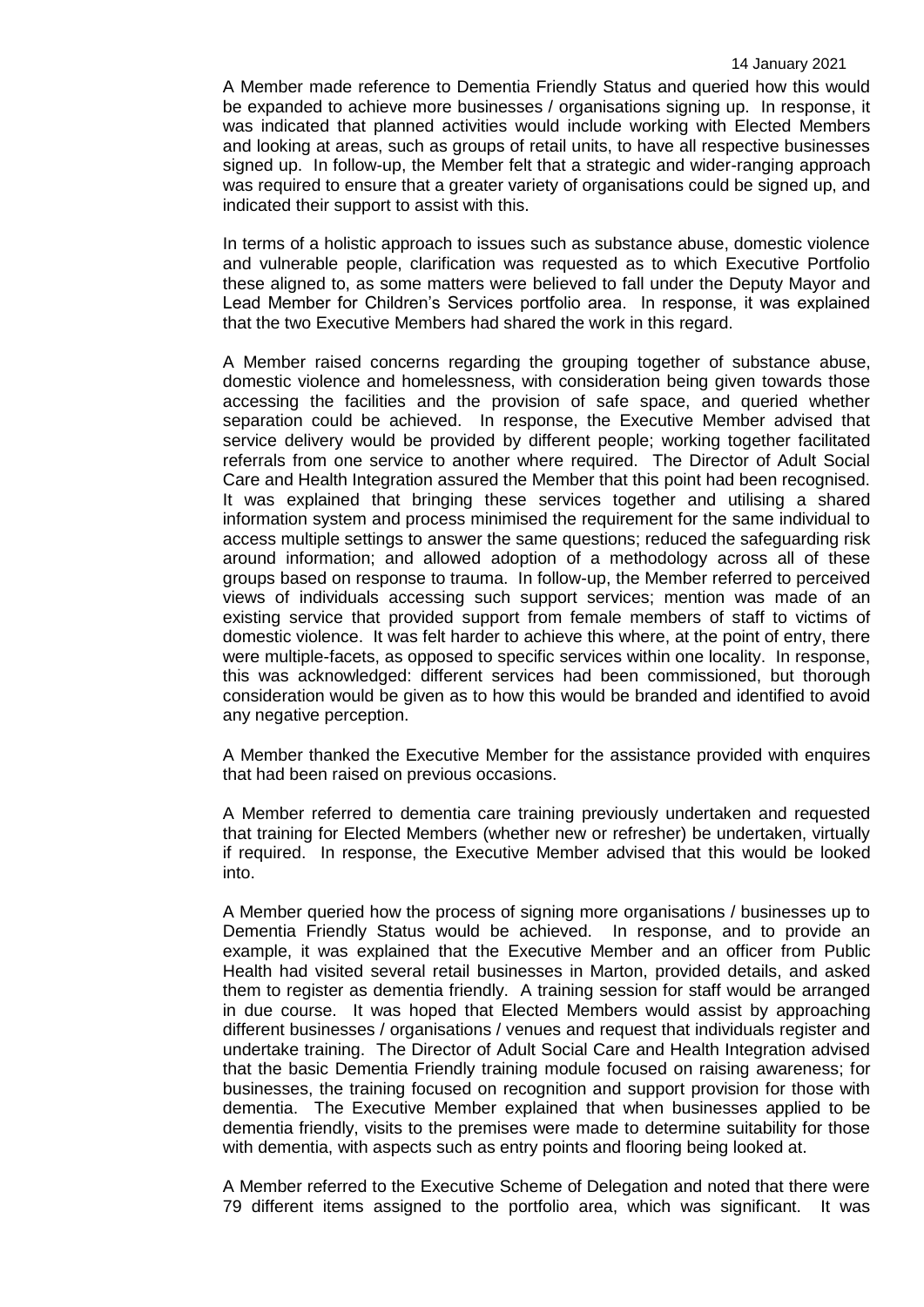commented that additional information could perhaps have been provided in relation to other areas not covered during the initial presentation, such as workplace health, obesity, physical activity strategies and mental health. In terms of COVID-19, it was felt that these areas were critical. In response, the extent of the portfolio was acknowledged. The Chair indicated to the Board that a copy of the Executive Member's portfolio remit had been provided in advance of the meeting, and therefore opportunity had been made available for specific areas to be identified in advance of the meeting.

A Member referred to the BAME community and difficulties encountered in working with individuals in respect of COVID-19. Support to assist the Executive Member in this regard was offered, which was gratefully accepted.

A Member referred to boarded properties being inhabited, which impacted upon physical and mental health, and queried whether any work was being carried out to audit these properties and make sure that landlords were held to account. In response, the Director of Adult Social Care and Health Integration advised that different routes would need to be taken to address specific circumstances, i.e. whether this referred to individuals whose property was in a state of disrepair and was therefore boarded-up; whether it was individuals who had broken into a previously boarded-up property and the landlord was therefore not aware; or whether it was about the poor condition of a rental property.

The Chair thanked the Executive Member for Adult Social Care and Public Health, the Director of Adult Social Care and Health Integration, and the Director of Public Health, for their attendance and contributions to the meeting.

**AGREED** that the information provided be noted, and the agreed action be undertaken.

# 20/67 **STRATEGIC PLAN AND QUARTER TWO OUTTURN REPORT**

The Head of Strategy, Information and Governance was in attendance at the meeting to present the Strategic Plan 2020-2023 – Progress at Quarter Two 2020/2021 report. The Head of Financial Planning and Support was in attendance to present the Revenue and Capital Budget – Projected Outturn Position as at Quarter Two 2020/2021 report. The Director of Finance was also in attendance.

The Head of Strategy, Information and Governance delivered a presentation to the Board.

The submitted report updated on the Strategic Plan approved by Council on 15 January 2020. As previously raised at OSB, COVID-19 had resulted in a serious impact on the Council's planning, which had resulted in a currently ongoing refresh of the Strategic Plan, with consultation activity being carried out. A revised document would be submitted to Council at the end of February 2021, and a Strategic Plan work plan to Executive in March 2021.

Details were provided in relation to the Council's 'People' Strategic Objectives, with reference being made to the impact of crime and Anti-Social Behaviour (ASB) and the trends that had been seen in Middlesbrough, which were reflected nationally (i.e. crime had decreased during lockdown and increased post-lockdown; the opposite had been seen in respect of ASB). It was difficult to take a long-term view of crime and ASB in Middlesbrough, but various initiatives were being implemented to help reduce this, e.g. installation of additional CCTV cameras; granting of new powers to Neighbourhood Safety Officers; and a grant funding scheme for household CCTV.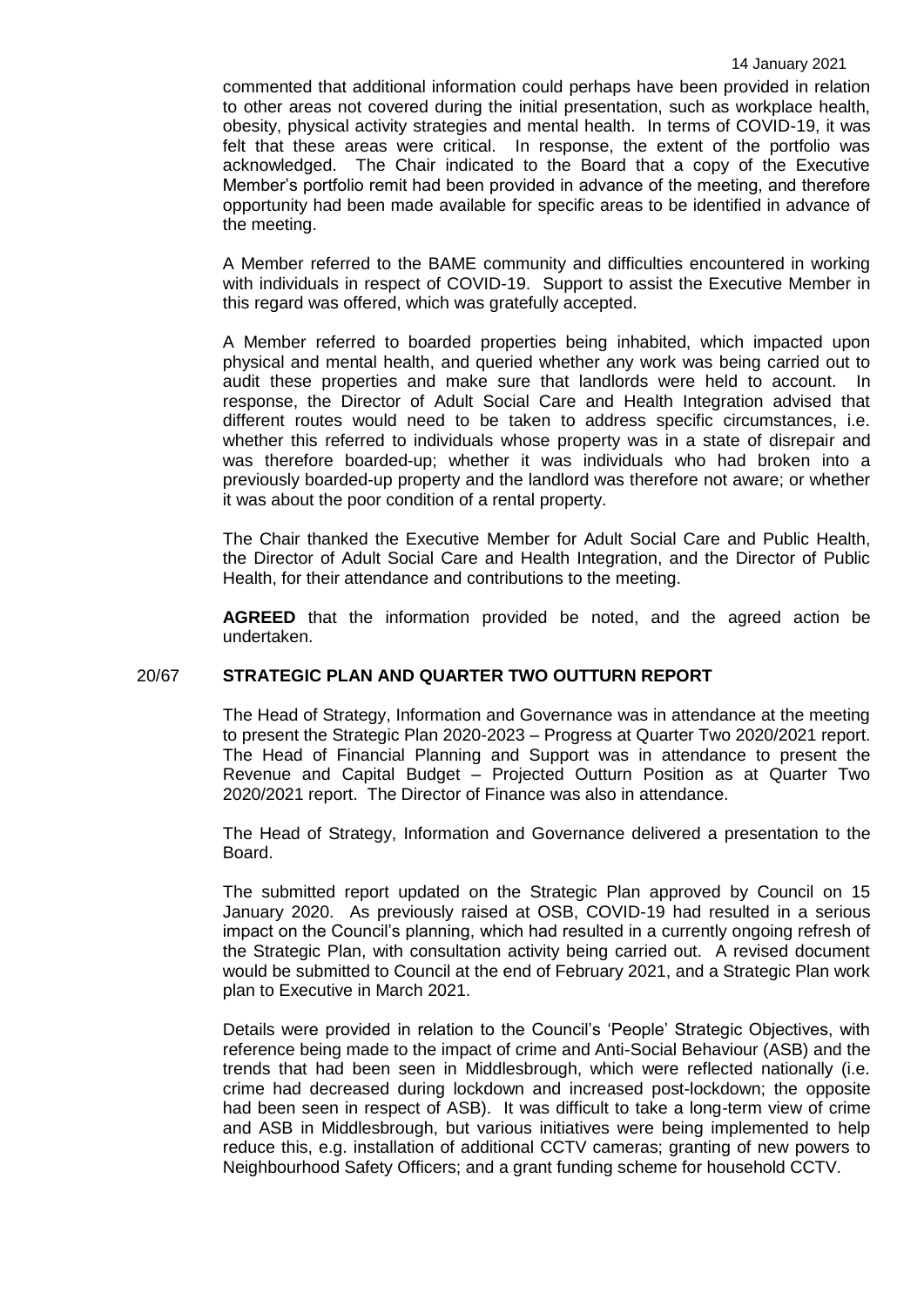A Green Strategy consultation had been launched, which would address how the co2 emission gap would be met in following the reversal of the decision to implement fortnightly residual waste collections.

Children's Services had continued to see the number of children subject to statutory intervention rise, although Looked After Children did peak in July 2020 and had been reducing since. Reference was made to the Ofsted improvement plan and the achievements made to date, with positive feedback being received from the Commissioner and Department of Education.

Recovery work within the Town Centre had been paused due to tier three restrictions and subsequent lockdown

With regards to the 'Place' Strategic Objectives, it was indicated that the Investments Prospectus remained on target, but there were potential risks to it due to the economic downturn following COVID-19.

Regarding 'Business' Strategic Objectives, the economic impact of COVID-19 was still awaited to be seen, but claims had increased between May and September 2020.

Reference was made to the 'End Child Poverty Campaign' report, which had identified Middlesbrough's Local Authority area as the one where child poverty had increased most significantly in the years since 2014.

It was highlighted that all of the matters raised had been picked up as part of the COVID-19 Recovery Plan.

In terms risk management issues, a risk review had been undertaken. Reference was made to the Brexit trade and security deal, the impact of which would continue to be monitored and reviewed.

The Head of Financial Planning and Support delivered a presentation to the Board.

Regarding the revenue position, the total projected outturn at Quarter Two was £4.405m; COVID-19 and non-COVID-19 elements had been split to enable the effects of COVID-19 to be seen. There was a £9,000.00 underspend on the non-COVID-19 elements and an estimated financial effect in 2021 of £4.414m. The report detailed the non-COVID-19 elements of this, with the main variances per directorates being illustrated.

The main non-COVID-19 area was Children's Services; details of the current position were provided in the report.

COVID-19 spends pertaining to both Government funding and the costs were detailed in the report, however, it was noted that these figures did change rapidly.

Pressures / reductions on income to the Council, such as car parking and culture activities, were indicated, with details being provided in the report.

The Council had not been able to achieve some planned savings and there were also some pressures on Council Tax and Business Rates income.

In terms of the capital position, there was an underspend of circa. £4.6m against a revised budget of £55m, which was largely due to a delay in schemes as a result of COVID-19.

Details regarding reserves and borrowing reserves were provided. In terms of borrowing reserves at Quarter Two, the Council had £27.4m total reserves. It was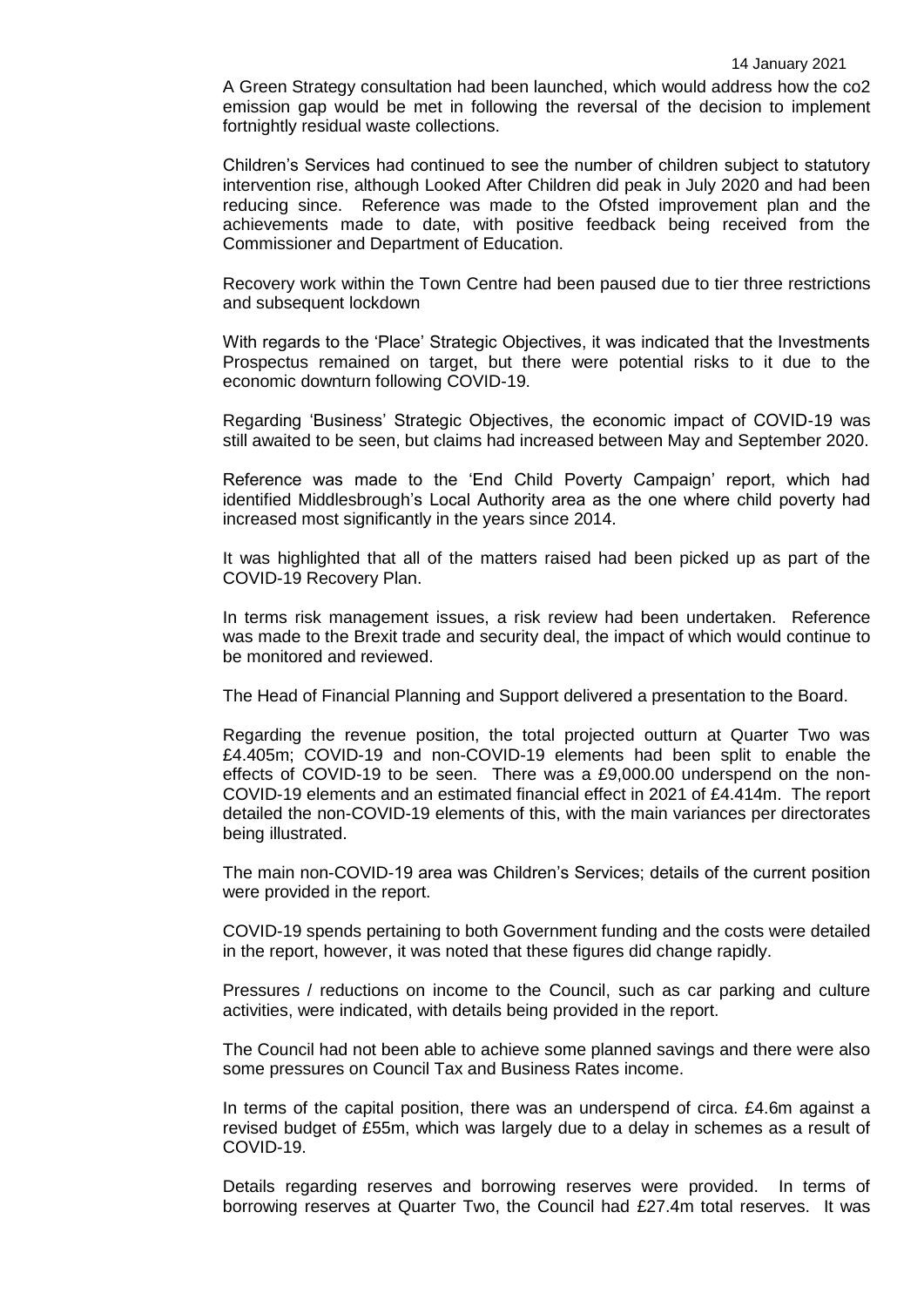highlighted that not all of this was available for use; the figure to observe concerned the general fund, which was £10.6m. A minimum level of £9.4m had been set for 2020/2021. Reference was made to a report to Full Council on 2 September 2020, which detailed planned coverage of the projected overspend on COVID-19, and the use of the general fund reserve in that regard.

Appendix 1 of the report detailed virements, and Appendix 2 provided details of the schemes on the investment strategy.

The Director of Finance indicated that the position will have progressed since the end of Quarter Two; work was currently taking place in respect of Quarter Three, which would be submitted to Executive on 16 February 2021. It was noted that an Extraordinary OSB meeting would be taking place to consider the current budget consultation.

Following the update, Members were afforded the opportunity to ask questions.

A Member queried the process and flexibility of transferring funds between different budgets. In response, the Head of Financial Planning and Support explained that the mechanism to achieve this would be to either identify the transferred fund as a virement appended to Executive reports, or to action it as part of the Council budget report, which was submitted annually in February.

A Member referred to Children's Services and expenditure in relation to Looked After Children, and queried progress regarding the expansion of the Authority's own care homes. In response, the Head of Financial Planning and Support explained that there had been a slight delay due to COVID-19 in some instances; reference was made to one care home that currently supported five children although had provision for nine. It was anticipated that nine children would be supported by 30 April 2021, which was positive progress. Reference was made to the recent declining number of Looked After Children, which was also positive.

The Director of Finance advised that the impact on Children's Services was a good example of how uncertain the impact of COVID-19 had been on individual budgets. Consideration was given to vulnerable families and individuals and the variables involved in providing support, particularly during the pandemic. It was indicated that the opening of new facilities was delayed by the first lockdown when all building work ceased, but all were now up and running, e.g. Daniel Court and the Future for Families Hub. Reference was made to Quarter Three results, which were currently being processed, which appeared to show a sustained reduction in the number of Looked After Children, and in the cost of placements of children. It was felt that this was reflective of the improvements in practice that had been achieved. Members were advised that when the budget was set, a £2.913m central demand pressure reserve had been allocated, which was part of the underspend on central budgets. This had been held against Children's Services as required, therefore those figures would vary slightly at Quarter Three.

A Member referred to page 38, paragraph 53 of the report, and raised concerns regarding the Council's estimated payment of £1.1m to SLM. It was explained that because SLM was a Leisure Trust, the Council would not be able to claim reimbursement from a Government fund. In response, the Head of Financial Planning and Support explained that this situation had now changed and the Council would be eligible to claim under the DCMS (and therefore that figure would reduce at Quarter Three). In follow-up, the Member queried the Council's responsibility for the buildings if SLM could not manage the three leisure centres. In response, the Chief Executive advised that the buildings were still under the Council's ownership; SLM purely managed the delivery of leisure services under a Council-issued contract. If SLM went out of business, those services would either be re-contracted or returned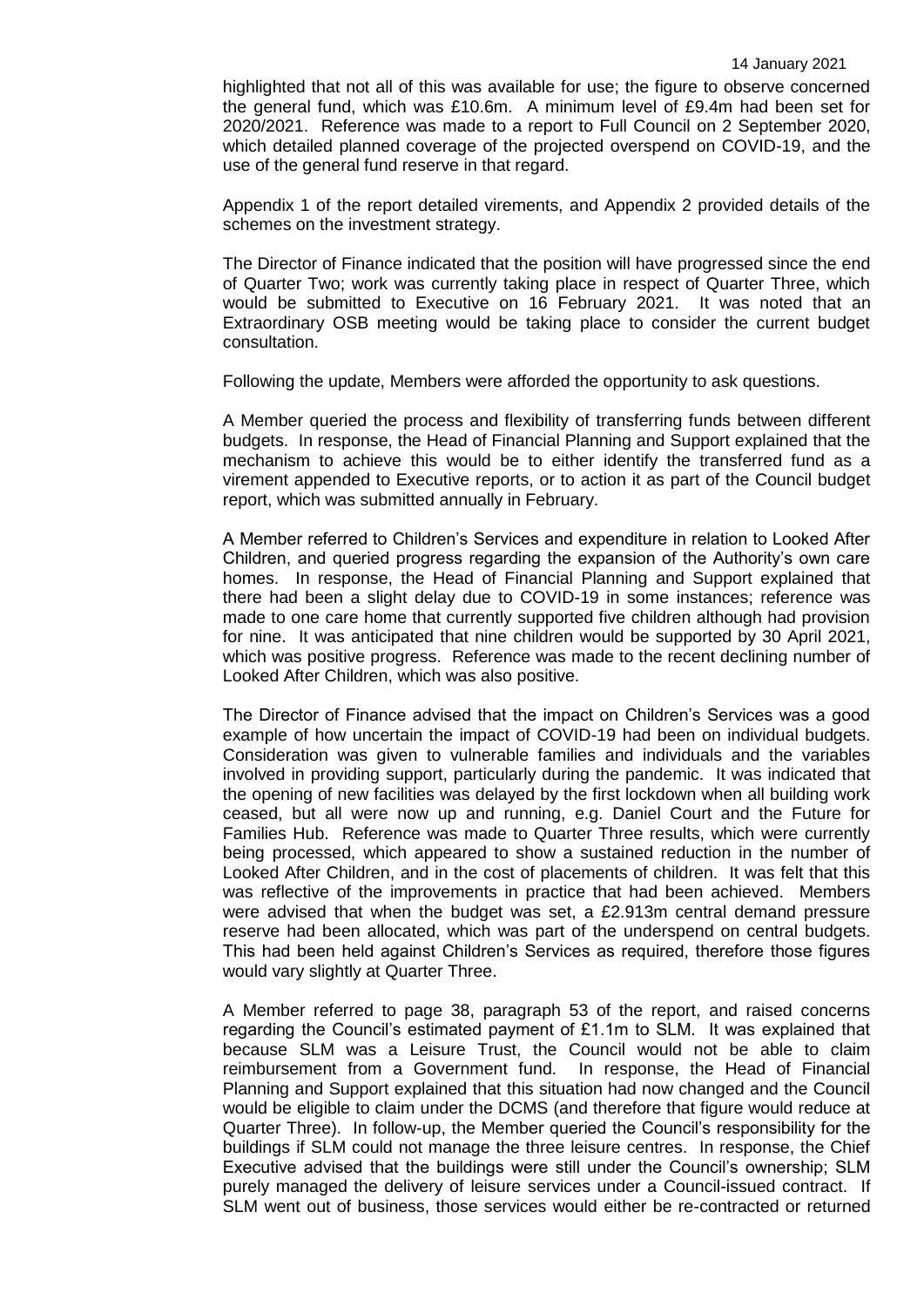back in-house. Restrictions set by the Government had forced closure of the centres, which had affected income levels; there were no operational issues.

A Member referred to paragraph 15 of the report and Public Health's projected budget savings of £266,000 due to reduced activity for demand-led services, such as stop smoking, etc., which was felt to be a large figure. It was queried whether any concerns had been raised in relation to this reduction, and whether there were any wider Public Health impacts anticipated through reduced uptake. In response, the Head of Financial Planning and Support advised that services had not been taken up due to COVID-19 restrictions; this was an issue that would need to be monitored by the service area. The Chief Executive noted the impact from both a financial and health service perspective. Reference was made to the COVID-19 Recovery Plan; a six-month piece of work to understand the impact of COVID-19 on public health outcomes, particularly where already existing gaps had widened, would be undertaken as part of this. It was anticipated that the finalised report would be released in circa. eight months' times.

A Member referred to paragraph 87 of the report and queried the criteria and expectations around financial expenditure for the £235,000 that Middlesbrough Development Company had set aside for the Council's Empty Homes Initiative. A response from the respective service area would be sought.

A Member requested clarification in relation to budgets and underspends. The Director of Finance advised that, as a basic rule, this followed the rule for key decisions. If £150,000 was to be moved from one area to another, this required Executive approval; a process that could be undertaken throughout the year. From a financial perspective, the bottom line would be monitored to ensure that underspending did not result in a negative position.

The Chair thanked the Head of Strategy, Information and Governance, the Head of Financial Planning and Support, and the Director of Finance for their attendance and contributions to the meeting.

The Chair reminded all in attendance of the Extraordinary OSB meeting in respect of the budget consultation, which had been scheduled for 27 January 2021.

**AGREED** that the information provided be noted, and the agreed action be undertaken.

#### 20/68 **TEESWIDE SAFEGUARDING ADULTS BOARD - ANNUAL REPORT 2019/2020 AND STRATEGIC PLAN 2020/2021**

The Independent Chair of the Teeswide Safeguarding Adults Board (TSAB), and the Director of Adult Social Care and Health Integration were in attendance at the meeting to present information regarding TSAB's annual report 2019/2020 and strategic plan 2020/2021.

The Director of Adult Social Care and Health Integration provided an introductory overview of the TSAB, providing details in relation to structure and functioning. It was explained that this had been a particularly challenging year for TSAB in light of COVID-19, but work had continued remotely, with face-to-face visits being undertaken where risk assessments allowed. It was felt that this continued delivery was testament to the dedication and flexibility of the staff involved.

The Independent Chair introduced himself to the Board and outlined details of his professional background and experience. Members were appraised of the Chair's intentions for the TSAB over the coming year, which would focus on the examination of cross-cutting issues, such as health, community safety and safeguarding, and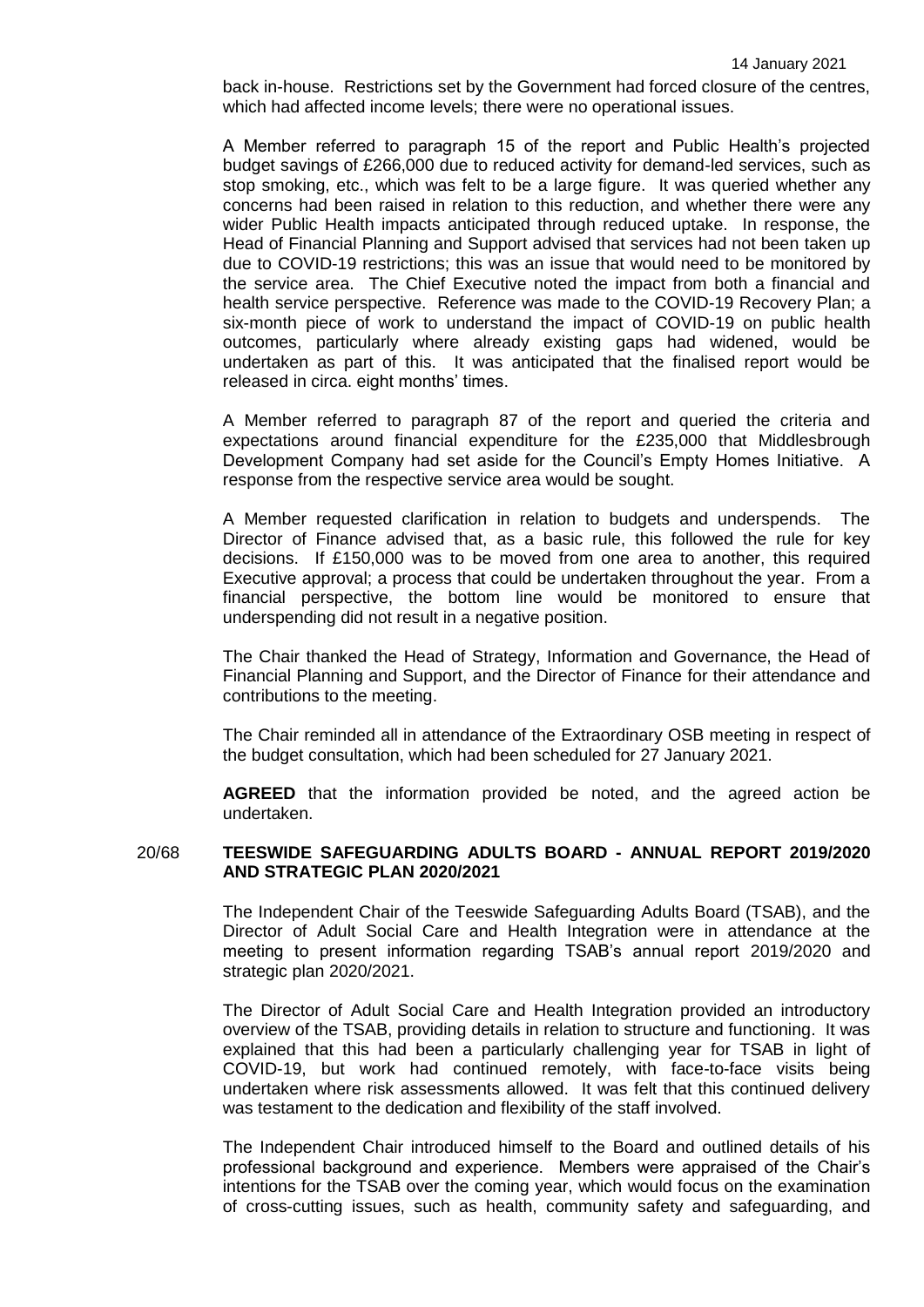consider how these could be progressed to further the Board's efficiency and effectiveness. The report to be presented today was retrospective rather than forward-looking, but feedback from Members in respect of the Board's priorities for 2021/2022 would be welcomed.

The Director of Adult Social Care and Health Integration explained that there was a statutory requirement within Adult Social Care to have a Safeguarding Adults Board; TSAB comprised six statutory partners (i.e. Cleveland Police; Hartlepool Borough Council; Middlesbrough Council; Redcar and Cleveland Borough Council; Stocktonon-Tees Borough Council; and South Tees Clinical Commissioning Group and Hartlepool and Stockton-on-Tees Clinical Commissioning Group), as well as 18 nonstatutory partners.

Reference was made to the range of sub-groups that operated under the main Board. These were: Communication and Engagement; Learning, Training and Development; Operational Leads; Performance, Audit and Quality; and Policy, Practice and Procedure. The Audit and Quality sub-group was chaired by the Director of Adult Social Care and Health Integration. It was acknowledged that although there was one shared over-arching group of policies and procedures, safeguarding was undertaken slightly differently across Tees, and therefore there was merit in the partners committing to work in a more consistent way to achieve a greater utility from the data available.

Members heard that in terms of investigative work and adult safeguarding, statutory investigations entitled Section 42 Enquiries were carried out. There had been a 66% increase in the number of Section 42 Enquiries for adults aged 18-24 in the last year.

There had been a decrease across the locality in respect of Safeguarding Concerns received from care homes. Although this was welcomed, it also raised some questions as to why this was the case. Consideration was given to COVID-19 and related restrictions that had resulted in fewer staff entering care homes/settings. Work was currently taking place to determine reasoning around this.

There had been a 70% increase in Safeguarding Concerns received from NHS secondary care settings, and more cases identified from Social Care itself. It had been a busy year, and it was indicated that the numbers would stand out as being anomalous when the year was looked back on in the future.

The report detailed a variety of statistics in relation to the type of abuse being reported, including neglect; acts of commission; physical abuse; financial abuse; and modern slavery. A Breakdown of the number of Safeguarding Concerns raised in each Local Authority area was also provided.

A business plan was included in the report, which detailed aims around protection, prevention, partnership and professional accountability. The TSAB documents were public and available on the TSAB website.

It was highlighted that the purpose of the Board was to educate and raise awareness around adult safeguarding. A Quality Assurance Framework operated on an annual cycle, which provided opportunity to assess whether a satisfactory safeguarding service was being delivered; a key aspect of the Independent Chair's role was to hold the statutory partners to account. It was indicated that there had been an improvement in Middlesbrough's Quality Framework returns this year.

The Independent Chair referred to the TSAB website and highlighted the array of information available for people to access. Mention was also made to the live consultation activity currently taking place, which was concerned with TSAB's 2021/2022 priorities. It was felt that, in particular, large change would relate to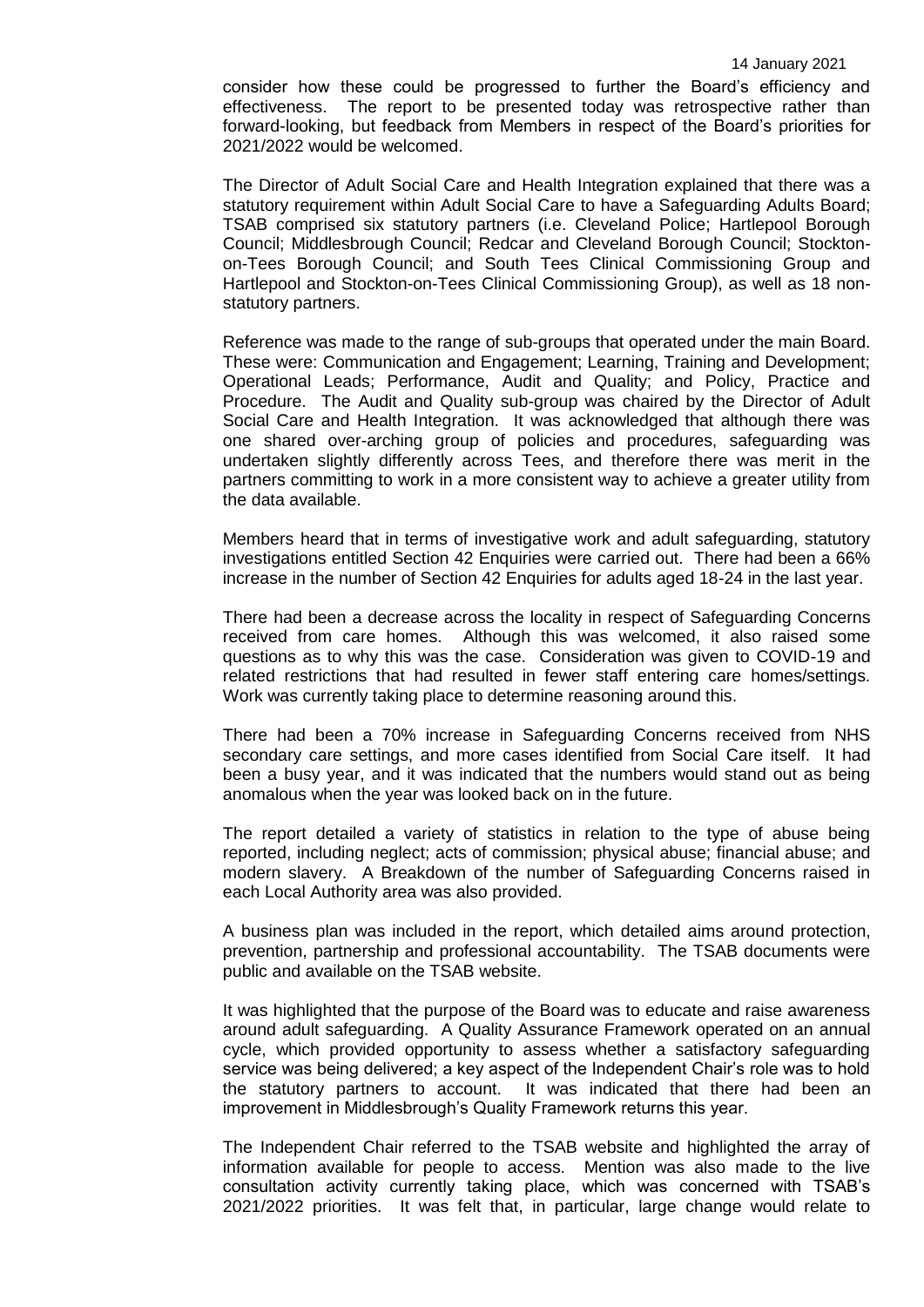COVID-19 and how the Board responded to that.

In response to an enquiry regarding the discharge of individuals with COVID-19 from hospitals into care homes, the Director of Adult Social Care and Health Integration advised that in the early stages of the pandemic, there had been some individuals discharged from hospital without clarity on their COVID-19 status. This had been in response to direction from Government, which was concerned with getting people out of hospital, and was at a time when adherence to normal barriers and PPE was a sufficient response. This had changed over the course of the pandemic. It was explained that the instruction from the Department of Health and Social Care prior to Christmas was that anyone being discharged with a positive COVID-19 status was to be transferred to a designated setting, which was a care home that had particularly been assessed by the CQC as being safe to accept individuals who were COVID-19 positive. These had been set-up in Middlesbrough, and still operated, although they had not been widely used. It was felt that the reasoning for this was that if individuals had been COVID-19 positive and released to a care home, in most instances they had been quite unwell, and by the time they were fit enough to be released from hospital, the isolation period would have passed. The situation was far more stable now than it was previously.

Following an enquiry raised in relation to restrictions around care home visits, consideration was given to the impact that this had had on residents, their families and care home staff. A number of elements were noted, including: the need for care home staff to balance individuals' rights against collective safety; infection prevention control and associated provisions; and focus upon the vaccination programme in moving forwards.

The Chair thanked the Director of Adult Social Care and Health Integration and the Independent Chair of TSAB for their attendance and contributions to the meeting.

#### **NOTED**

## 20/69 **FINAL REPORT - CULTURE AND COMMUNITIES SCRUTINY PANEL - SOCIAL COHESION AND INTEGRATION**

Item deferred.

#### 20/70 **SCRUTINY CHAIRS UPDATE**

The Scrutiny Chairs / Vice Chairs provided verbal / written updates in respect of the work undertaken by their respective panels since the last meeting of the Board.

An Ad Hoc Scrutiny Panel meeting in respect of Members' Communications had been scheduled for 27 January 2021.

A discussion ensued in relation to the Economic Development, Environment and Infrastructure Scrutiny Panel's investigation into the topic of pest control, with consideration being given to such matters as: Issues raised across Middlesbrough; Payment for pest control services; Enforcement around pigeon feeding; and Potential facilitators for infestation.

# **NOTED**

#### 20/71 **DATE OF NEXT MEETING - THURSDAY, 11 FEBRUARY 2021 AT 4.00 P.M.**

The next meeting of the Overview and Scrutiny Board had been scheduled for Thursday, 11 February 2021 at 4:00 p.m.